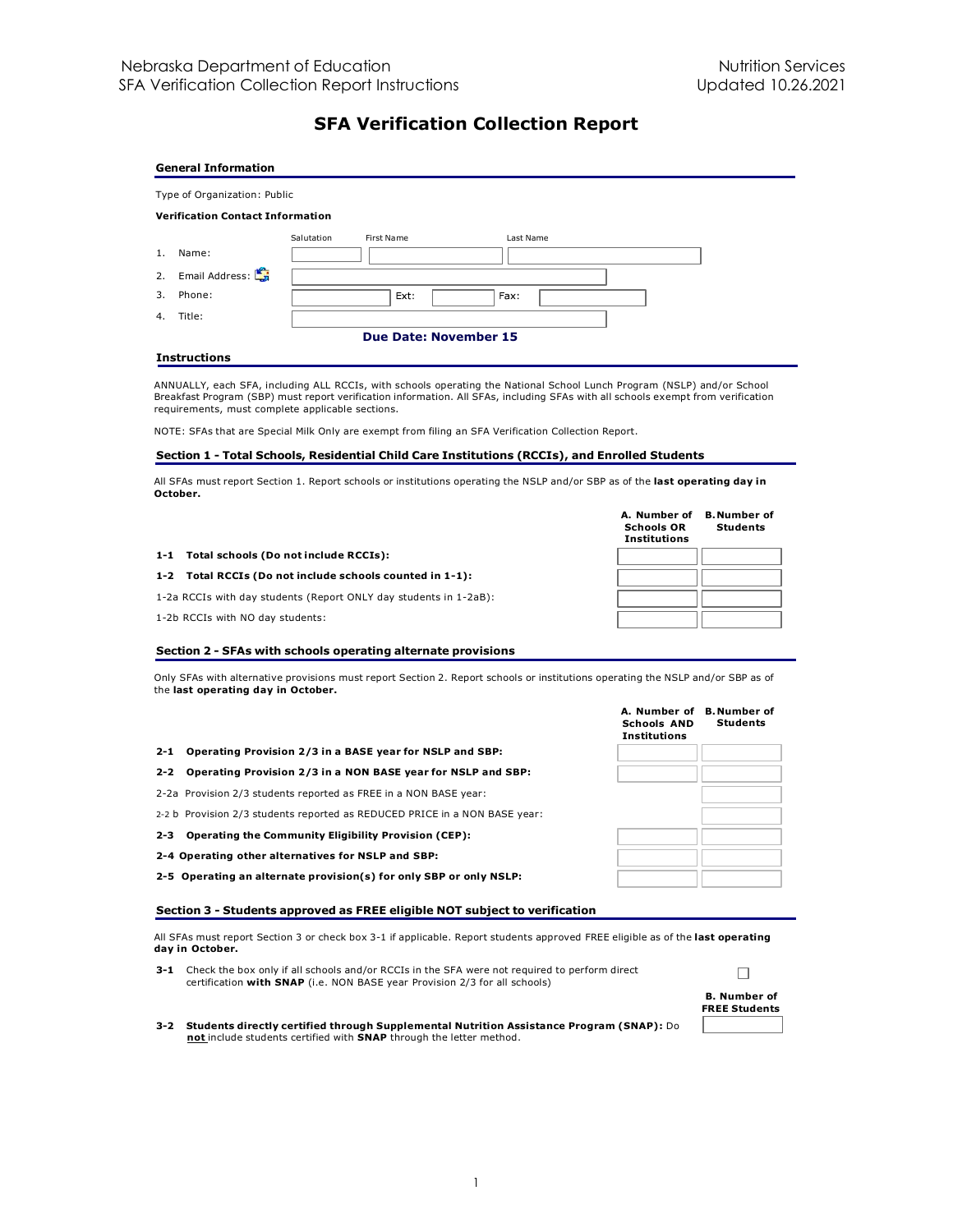- **3-3 Students directly certified through other programs:** Include those directly certified through Temporary Assistance for Needy Families **(TANF)**, Food Distribution Program on Indian Reservations **(FDPIR)**, or Medicaid (if applicable); those documented as homeless, migrant, runaway, foster, Head Start, Pre-K Even Start, or non-applicant but approved by local officials. **DO NOT include SNAP students already reported in 3-2.**
- **3-4 Students certified categorically FREE eligible through SNAP letter method.** Include students certified for free meals through the family providing a letter from the **SNAP** agency.
- **3-5 Students directly certificated for Medicaid Reduced meals (MRED)**

## **Section 4 - Students approved as FREE or REDUCED PRICE eligible through a household application**

ALL SFA collecting applications must report Section 4. Report number of applications (A) approved as of October 1st. Report number of students (B) as of the last operating day in October.

- **4-1 Approved as categorically FREE Eligible.** Based on those providing documentation (e.g. a case number for SNAP, TANF, FDPIR on an application)
- **4-2 Approved as FREE eligible.** Based on household size and income information.
- **4-3 Approved as REDUCED PRICE eligible.** Based on household size and income information.

#### **T-1 Total FREE Eligible Students Reported**

**T-2 Total REDUCED PRICE Eligible Students Reported**

Note: T-1 & T-2 auto populate in the online report

#### **Section 5**

ALL SFAs must report Section 5 or check box 5-1 if applicable

**5-1 Check the box if ALL schools and/or RCCIs are exempt from verification, or ALL schools are Provision schools in a base year. If 5-1 is checked, no further reporting in Section 5 is required.**

#### **5-2 Was verification performed and completed?**

Yes, completed by November 15th

Yes, completed after November 15th

No, verification was NOT performed or the process was not completed

## **5-3 Type of Verification process used:**

 $\bigcirc$  Standard (Lesser of 3% or 3,000 error-prone)

 $\bigcirc$  Alternate one (Lesser of 3% or 3,000 selected randomly)

Alternate two (Lesser of 1% or 1,000 error prone applications PLUS lesser of one-half of one

percent or 500 applications with SNAP/TANF/FDPIR case numbers) **5-4 Total ERROR PRONE applications:** Report all applications as of October 1st considered error prone.

#### **5-5 Number of applications selected for verification sample:**

ALL SFAs must report 5-7 or check box 5-6 if applicable.

| <b>Confirmed through direct verification: Report if FREE and/or REDUCED PRICE</b><br>5-7                   | <b>SLUUCIIL</b> |
|------------------------------------------------------------------------------------------------------------|-----------------|
| eligibility is confirmed through direct verification with SNAP/TANF/FDPIR/MEDICAID<br>as of November 15th. |                 |



 $\Box$ 

**B. Number of Students**

**A. Number of Applications**

 $\Box$ 



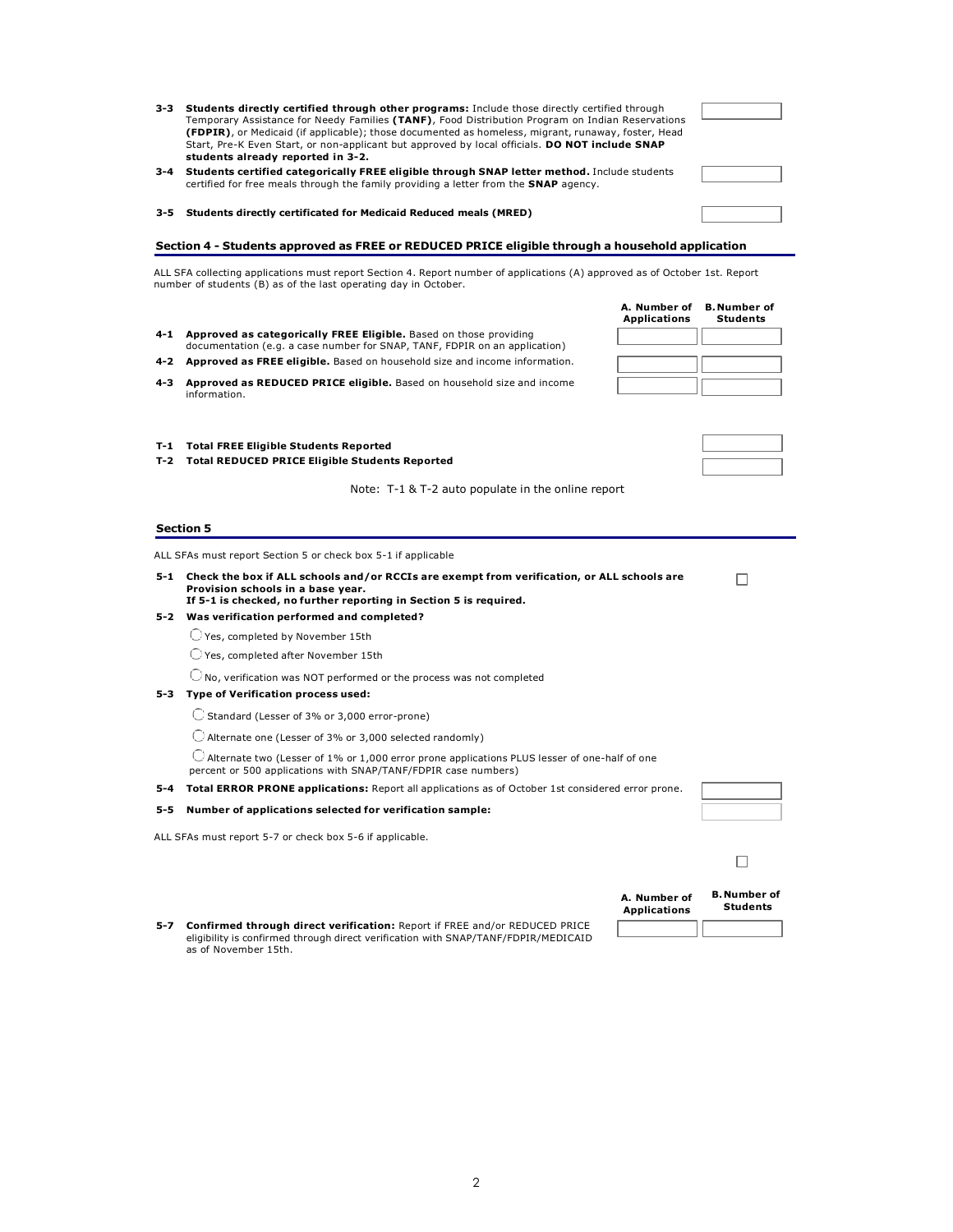**5-8 Results of Verification by Original Benefit Type**<br>For each original benefit type  $(A, B, \& C)$ , report the number of applications and students as of<br>November 15th for each result category  $(1, 2, 3, \& 4)$ . Do NOT includ

|                                                                                                                                                                                                                             | A. FREE-Categorically<br>Eligible<br>Certified as FRFF based on<br>SNAP/TANF/FDPIR<br>documentation (e.g. case<br>number) on application<br>а. |                       | <b>B. FREE-Income</b><br>Certified as FREE based on<br>income/household size<br>application |                       | C. REDUCED PRICE-Income<br>Certified as REDUCED PRICE<br>based on income/household<br>size application |                       |
|-----------------------------------------------------------------------------------------------------------------------------------------------------------------------------------------------------------------------------|------------------------------------------------------------------------------------------------------------------------------------------------|-----------------------|---------------------------------------------------------------------------------------------|-----------------------|--------------------------------------------------------------------------------------------------------|-----------------------|
| <b>Result Category</b>                                                                                                                                                                                                      | <b>Applications</b>                                                                                                                            | h.<br><b>Students</b> | а.<br><b>Applications</b>                                                                   | h.<br><b>Students</b> | а.<br><b>Applications</b>                                                                              | ь.<br><b>Students</b> |
| 1. Responded, NO<br><b>CHANGE:</b>                                                                                                                                                                                          |                                                                                                                                                |                       |                                                                                             |                       |                                                                                                        |                       |
| 2. Responded,<br><b>Changed to REDUCED</b><br><b>PRICE / FREE:</b>                                                                                                                                                          | <b>REDUCED PRICE</b>                                                                                                                           |                       | <b>REDUCED PRICE</b>                                                                        |                       | <b>FREE</b>                                                                                            |                       |
| 3. Responded<br><b>Changed to PAID:</b>                                                                                                                                                                                     |                                                                                                                                                |                       |                                                                                             |                       |                                                                                                        |                       |
| 4. NOT Responded,<br><b>Changed to PAID:</b>                                                                                                                                                                                |                                                                                                                                                |                       |                                                                                             |                       |                                                                                                        |                       |
| <b>VC-1 Total questionable applications verified for cause</b> (Enter "N/A" if not applicable): Report the<br>number of applications as of November 15th verified for cause in addition to the verification<br>requirement. |                                                                                                                                                |                       |                                                                                             |                       |                                                                                                        |                       |

## **Corrective Action Plan Attachments**

Sponsors are required to submit a Corrective Action Plan in the event that the Sponsor fails to complete the eligibility verification by the established deadline and fails to request an extension.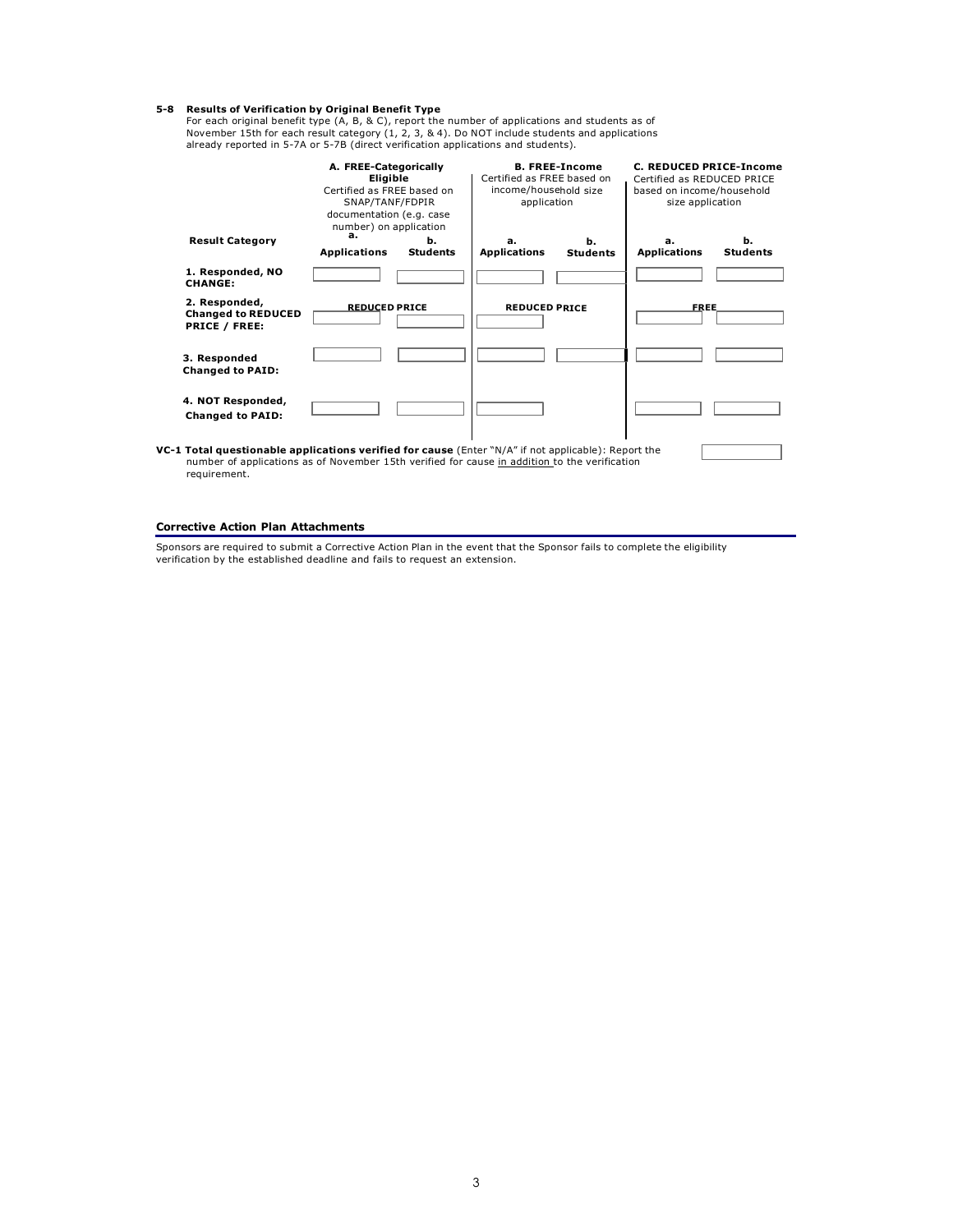# **Instructions for Completing the SFA Verification Collection Report**

Including an Example

| arise related to this report<br>1. Name:<br>▼<br>2. Email Address:<br>3. Phone:<br>Ext:<br>4. Title:                                                                                                                                                                                                                                                                              | Fax:<br><b>Instructions:</b> Verification requirements vary depending on your type of facility:                                                                                                                                                                                            | Verification Contact Information - Update the information below to list the staff person we may contact if any questions                                                                                                                                                                                                                                                              |                                                        |
|-----------------------------------------------------------------------------------------------------------------------------------------------------------------------------------------------------------------------------------------------------------------------------------------------------------------------------------------------------------------------------------|--------------------------------------------------------------------------------------------------------------------------------------------------------------------------------------------------------------------------------------------------------------------------------------------|---------------------------------------------------------------------------------------------------------------------------------------------------------------------------------------------------------------------------------------------------------------------------------------------------------------------------------------------------------------------------------------|--------------------------------------------------------|
| <b>SFA'S operating</b><br>NSLP/SBP/SSO                                                                                                                                                                                                                                                                                                                                            | <b>RCCI's - No day students</b>                                                                                                                                                                                                                                                            | <b>RCCI's - With day students</b>                                                                                                                                                                                                                                                                                                                                                     | <b>Milk Camps</b><br><b>Special Milk</b><br>Only       |
| <b>After October 1:</b><br>• Count the number of free &<br>reduced applications as of Oct<br>1.<br>• Subtract or remove any<br>applications for students who<br>are on the direct certification<br>list.<br>• The remaining applications<br>become the pool to select<br>your random sample or if<br>applicable error prone<br>applications.<br>• Begin the verification process. | <b>After October 1 and by</b><br><b>November 15</b><br>• Complete the following<br>sections of the verification<br>report below:<br>• $1 - 2$ and $1 - 2b$<br>• Skip Section 2<br>• Check the box in 3-1<br>• Skip Section 5<br>• Check the box in 5-1<br>• Click SAVE.<br>• Click FINISH. | <b>After October 1:</b><br>• Count the number of free &<br>reduced applications as of<br>Oct 1.<br>• Subtract or remove any<br>applications for students who<br>are on the direct certification<br>list.<br>• The remaining applications<br>becomes the pool to select<br>your random sample or if<br>applicable error prone<br>applications.<br>• Begin the verification<br>process. | Exempt -<br>Not required to<br>complete this<br>report |
| After October 31 and by<br><b>November 15</b><br>• Complete the verification<br>process.<br>• Enter verification results in the<br>report below.                                                                                                                                                                                                                                  |                                                                                                                                                                                                                                                                                            | <b>After October 31 and by</b><br><b>November 15</b><br>Complete the verification<br>process.<br><b>Enter verification results in</b><br>the report below.                                                                                                                                                                                                                            |                                                        |

- *Complete 1-1.*
- *Skip 1-2.*
- *Section 2 applies ONLY to those schools who have Provision 2 sites or CEP sites*
- *3-1 skip.*
- *Complete 3-2, 3-3, 3-4, and 3-5. See notes below.*
- *Section 4 Do not report any students here that are already reported in Section 3.*
- *Complete both section 4 and section 5.*
- *Click SAVE.*
- *Click FINISH.*

# **Due Date: November 15**

• *Complete 1-2 and 1-2a.*

• *Complete 3-2, 3-3, 3-4, and 3-5. See notes below.* • *Section 4 – Do not report and students here that are already reported in Section*

• *Complete both section 4 and section 5.* • *Click SAVE.* • *Click FINISH.*

• *Skip Section 2.* • *3-1 skip.*

*3.*

ANNUALLY, each SFA, including ALL RCCIs, with schools operating the National School Lunch Program (NSLP) and/or School Breakfast Program (SBP) must report verification information. All SFAs, including SFAs with all schools exempt from verification requirements, must complete applicable section

NOTE: SFAs that are Special Milk Only are exempt from filing an SFA Verification Collection Report.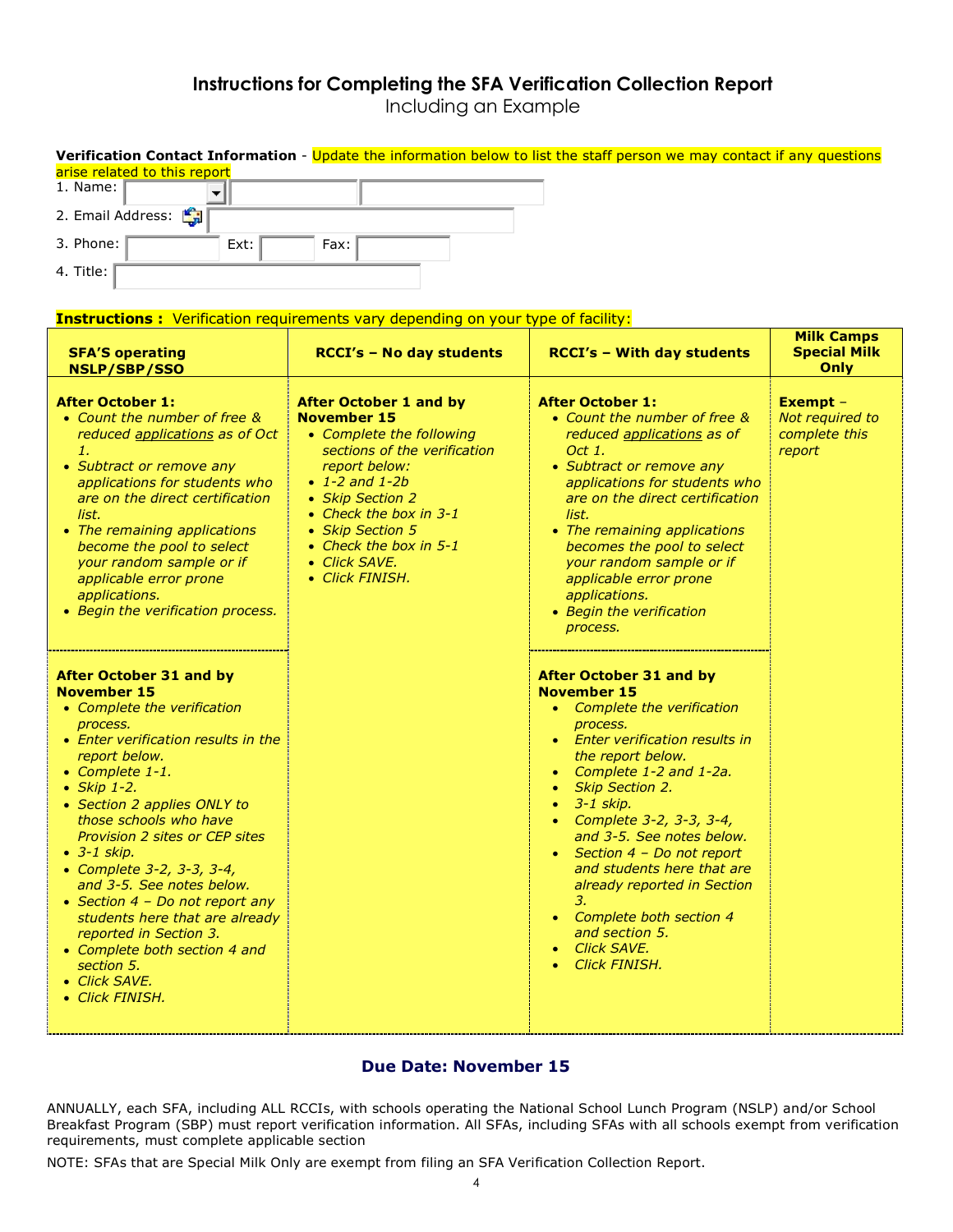# **Section 1 - Total Schools, Residential Child Care Institutions (RCCIs), and Enrolled Students**

All SFAs must report Section 1. Report schools or institutions operating the NSLP and/or SBP as of the **last operating day in October.** (As of OCTOBER 31)

|                                                                   | A. Number of Schools<br><b>OR Institutions</b><br>on Oct 31 | <b>B.</b> Number of<br><b>Students</b><br>on Oct 31 |
|-------------------------------------------------------------------|-------------------------------------------------------------|-----------------------------------------------------|
| 1-1 Total schools (Do not include RCCIs):                         |                                                             | 251                                                 |
| 1-2 Total RCCIs (Do not include schools counted in 1-1):          | $\mathbf 0$                                                 | $\mathbf 0$                                         |
| 1-2a RCCIs with day students (Report ONLY day students in 1-2aB): | $\overline{0}$                                              | 0                                                   |
| 1-2 b RCCIs with NO day students:                                 | $\mathbf 0$                                                 | 0                                                   |

## **Section 2 - SFAs with schools operating alternate provisions**

Only SFAs with alternative provisions must report Section 2. Report schools or institutions operating the NSLP and/or SBP as of the **last operating day in October.**

## • Section 2 applies ONLY to those schools who have Provision 2 sites or CEP sites

|                                                                            | A. Number of Schools OR<br><b>Institutions on</b><br>on Oct 31 | <b>B.</b> Number of<br><b>Students</b><br>on Oct 31 |
|----------------------------------------------------------------------------|----------------------------------------------------------------|-----------------------------------------------------|
| 2-1 Operating Provision 2/3 in a BASE year for NSLP and SBP:               | $\Omega$                                                       | $\Omega$                                            |
| 2-2 Operating Provision 2/3 in a NON BASE year for NSLP and SBP:           |                                                                |                                                     |
| 2-2a Provision 2/3 students reported as FREE in a NON BASE year:           | 0                                                              | $\Omega$                                            |
|                                                                            |                                                                | $\mathbf 0$                                         |
| 2-2 b Provision 2/3 students reported as REDUCED PRICE in a NON BASE year: |                                                                | 0                                                   |
| 2-3 Operating the Community Eligibility Provision (CEP):                   |                                                                |                                                     |
| 2-4 Operating other alternatives for NSLP and SBP:                         | 0                                                              | $\Omega$                                            |
|                                                                            | $\overline{0}$                                                 | $\Omega$                                            |
| 2-5 Operating an alternate provision(s) for only SBP or only NSLP:         | $\Omega$                                                       | $\Omega$                                            |

# **Section 3 - Students approved as FREE eligible NOT subject to verification**

Programs that qualify students as FREE or REDUCED and are not subject to verification include SNAP, TANF, FDPIR, FSTR, MGRNT, MFREE, and MRED.

All SFAs must report Section 3 or check box 3-1 if applicable. Report students approved FREE eligible as of the **last operating day in October.**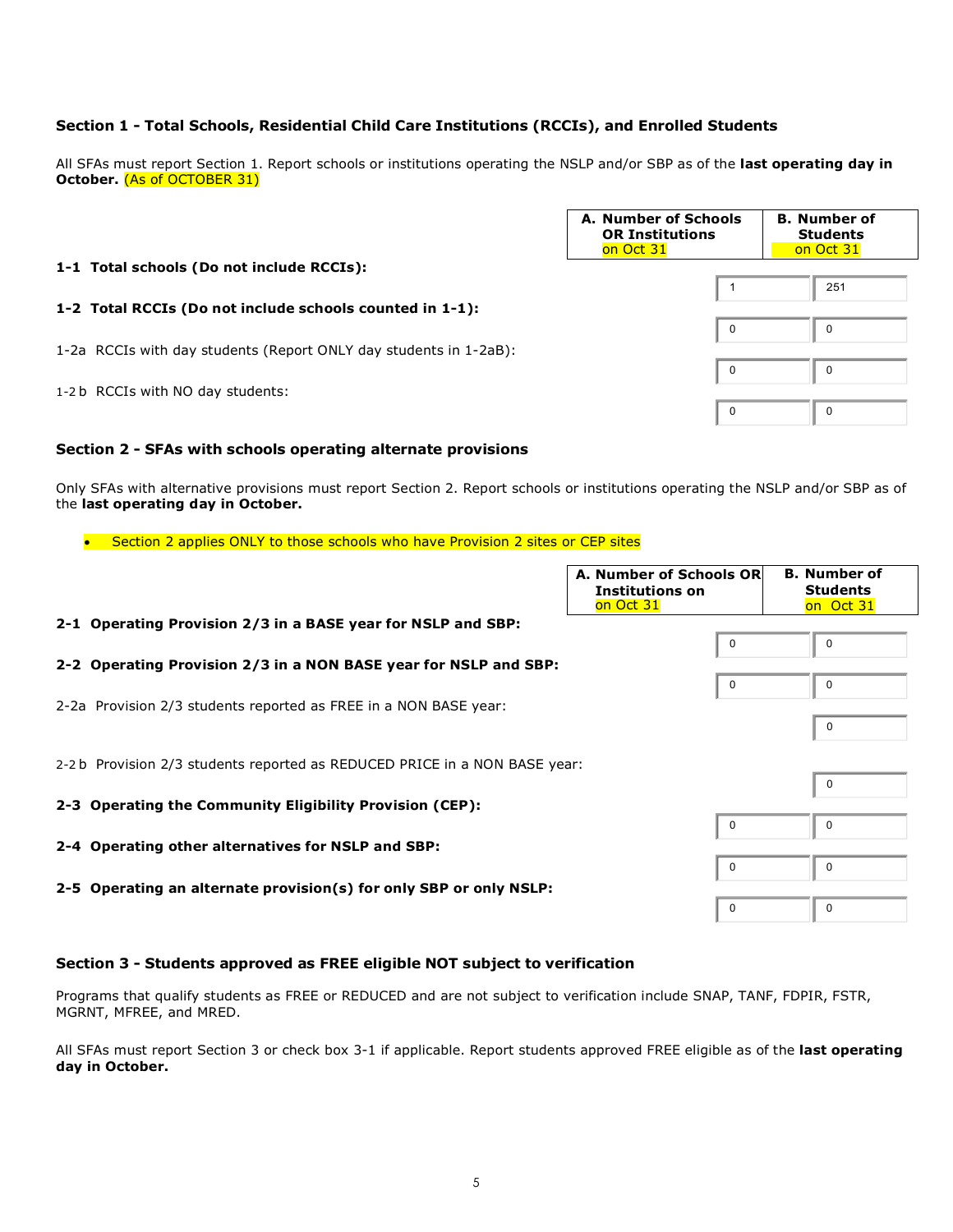**3-1** Check the box only if all schools and/or RCCIs in the SFA were not required to perform direct certification **with SNAP** (i.e. NON BASE year Provision 2/3 for all schools)

| on Oct 31                                                                                                                                                                                      |
|------------------------------------------------------------------------------------------------------------------------------------------------------------------------------------------------|
| 3-2 Students directly certified (DC) through Supplemental Nutrition Assistance Program (SNAP): Do not include                                                                                  |
| students certified with SNAP through the letter method.                                                                                                                                        |
| Refer to the NDE Direct Certification list, Column Q with code of "S" = SNAP and or "ST" = SNAP+ TANF.<br>Report the number of students including the other children in the same household     |
| 11                                                                                                                                                                                             |
| 3-3 Students directly certified through other programs: Include those directly certified through Temporary Assistance                                                                          |
| for Needy Families (TANF), Food Distribution Program on Indian Reservations (FDPIR), or Medicaid (if applicable); those                                                                        |
| documented as homeless, migrant, runaway, foster, Head Start, Pre-K Even Start, or non-applicant but approved by local                                                                         |
| officials. DO NOT include SNAP students already reported in 3-2.                                                                                                                               |
| Refer to the NDE Direct Certification list, Column Q with code of "T" only = TANF, or "C" only = Foster Child                                                                                  |
| Add in other students identified as homeless, migrant, runaway, Head Start, Pre-K Even Start, or FDPIR.                                                                                        |
|                                                                                                                                                                                                |
| 3-4 Students certified categorically FREE eligible through SNAP letter method. Include students certified for free<br>meals through the family providing a letter from the <b>SNAP</b> agency. |
| NOTE - Those households that report a case number on a paper application, but do not appear on the NDE direct<br>certification list, should be reported on line 4-1 below.                     |
| $\Omega$                                                                                                                                                                                       |
| 3-5 Students directly certificated for Medicaid Reduced meals (MRED)                                                                                                                           |
| Refer to the NDE Direct Certification List, Column Q with code of "MRED" = Medicaid Reduced                                                                                                    |
| 0                                                                                                                                                                                              |
| Section 4 - Students approved as FREE or REDUCED PRICE eligible through a household application                                                                                                |

ALL SFA collecting applications must report Section 4. Report number of applications (A) approved as of October 1st. Report number of students (B) as of the last operating day in October.

• NOTE – In this section Column A asks for application numbers as of October 1 but Column B asks for Students numbers as of the last day of October (October 31)

|                                                                                                         | A. Number of<br><b>Applications</b><br>$***$ 1 $*$ $*$ $*$ | <b>B. Number of</b><br>Students<br>Oct<br>on. |
|---------------------------------------------------------------------------------------------------------|------------------------------------------------------------|-----------------------------------------------|
| <b>ategorically FREE Eligible.</b> Based on those providing documentation (e.g. a case number for SNAP. |                                                            |                                               |

**4-1 Approved as categorically FREE Eligible.** Based on those providing documentation (e.g TANF, FDPIR on an application)

These are paper applications that list a case number.

# **4-2 Approved as FREE eligible.**

- Based on household size and income information.
- This line also includes paper applications for foster children

**4-3 Approved as REDUCED PRICE eligible.** Based on household size and income information.

| 13 | 23 |
|----|----|

 $\mathbf{1}$ 

 $\mathbf{1}$ 

**Number of FREE Students**

**40 23**

|  |  |  |  |  | T-1 Total FREE Eligible Students Reported |
|--|--|--|--|--|-------------------------------------------|
|--|--|--|--|--|-------------------------------------------|

**T-2 Total REDUCED PRICE Eligible Students Reported**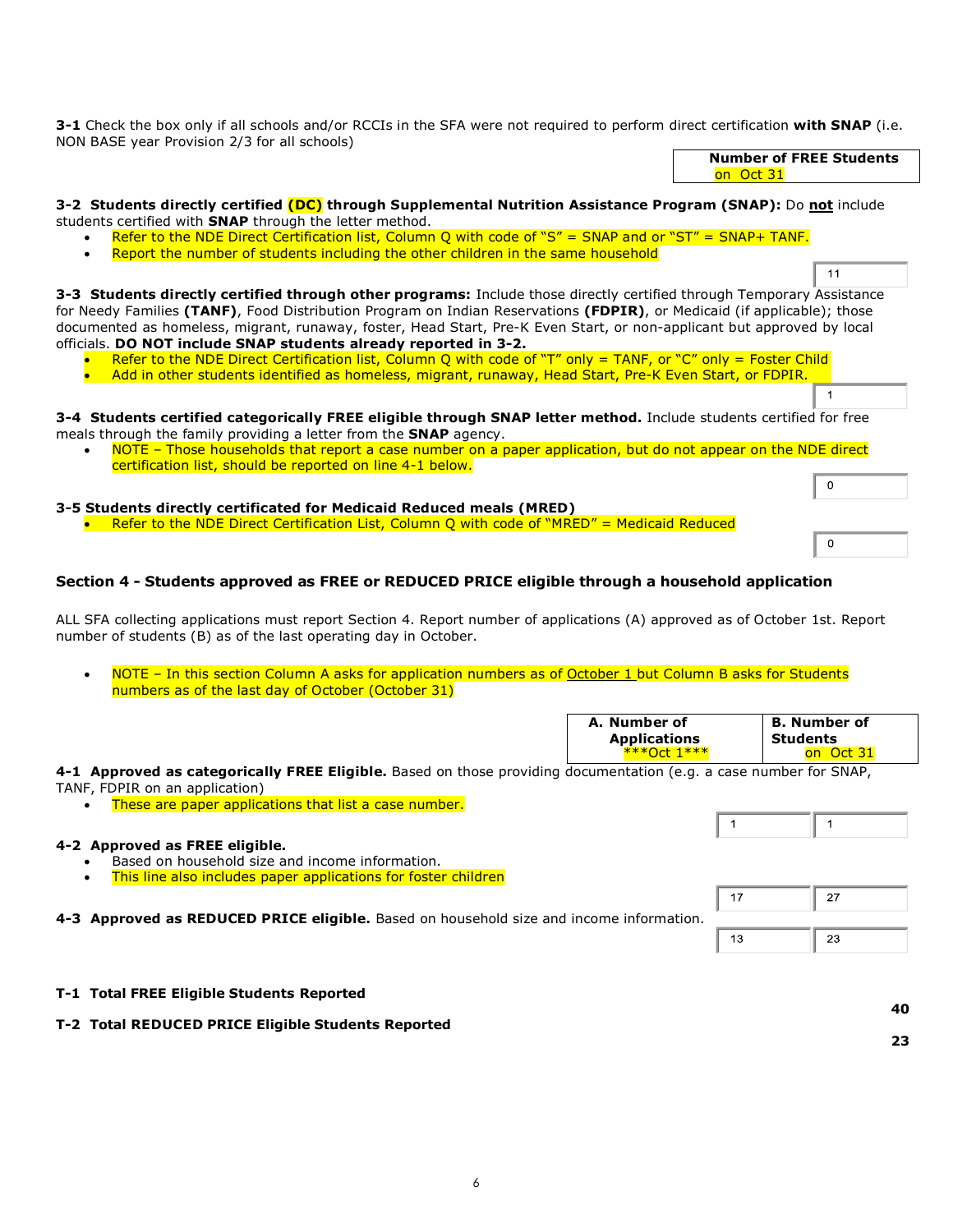# **Section 5**

ALL SFAs must report Section 5 or check box 5-1 if applicable

# **5-1 Check the box if ALL schools and/or RCCIs are exempt from verification, or ALL schools are Provision schools in a base year.**

**If 5-1 is checked, no further reporting in Section 5 is required.**

# **5-2 as verification performed and completed?**

- **Theory** Yes, completed by November 15th
- Yes, completed after November 15th
- No, verification was NOT performed or the process was not completed O
- **5-3**

# **Type of Verification process used:**

- C Standard (Lesser of 3% or 3,000 error-prone)
- $\mathbf G$ Alternate one (Lesser of 3% or 3,000 selected randomly)

O Alternate two (Lesser of 1% or 1,000 error prone applications PLUS lesser of one-half of one percent or 500 applications with SNAP/TANF/FDPIR case numbers)

**5-4 Total ERROR PRONE applications:** Report all applications as of October 1st considered error prone.

# **5-5 Number of applications selected for verification sample:**

ALL SFAs must report 5-7 or check box 5-6 if applicable.

**5-6 Check the box if direct verification was not conducted in the SFA**, (i.e. not one of the schools and/or RCCIs in the SFA performed direct verification). **If 5-6 is checked, skip 5-7.**

# **A. Number of Applications B. Number of Students**

**5-7 Confirmed through direct verification:** Report if FREE eligibility is confirmed through directverification with SNAP/TANF/FDPIR/MEDICAID FREE or if REDUCED PRICE eligibility is confirmed through direct verification with MEDICAID REDUCED as of November 15th.

 $\overline{0}$  $\mathbf 0$